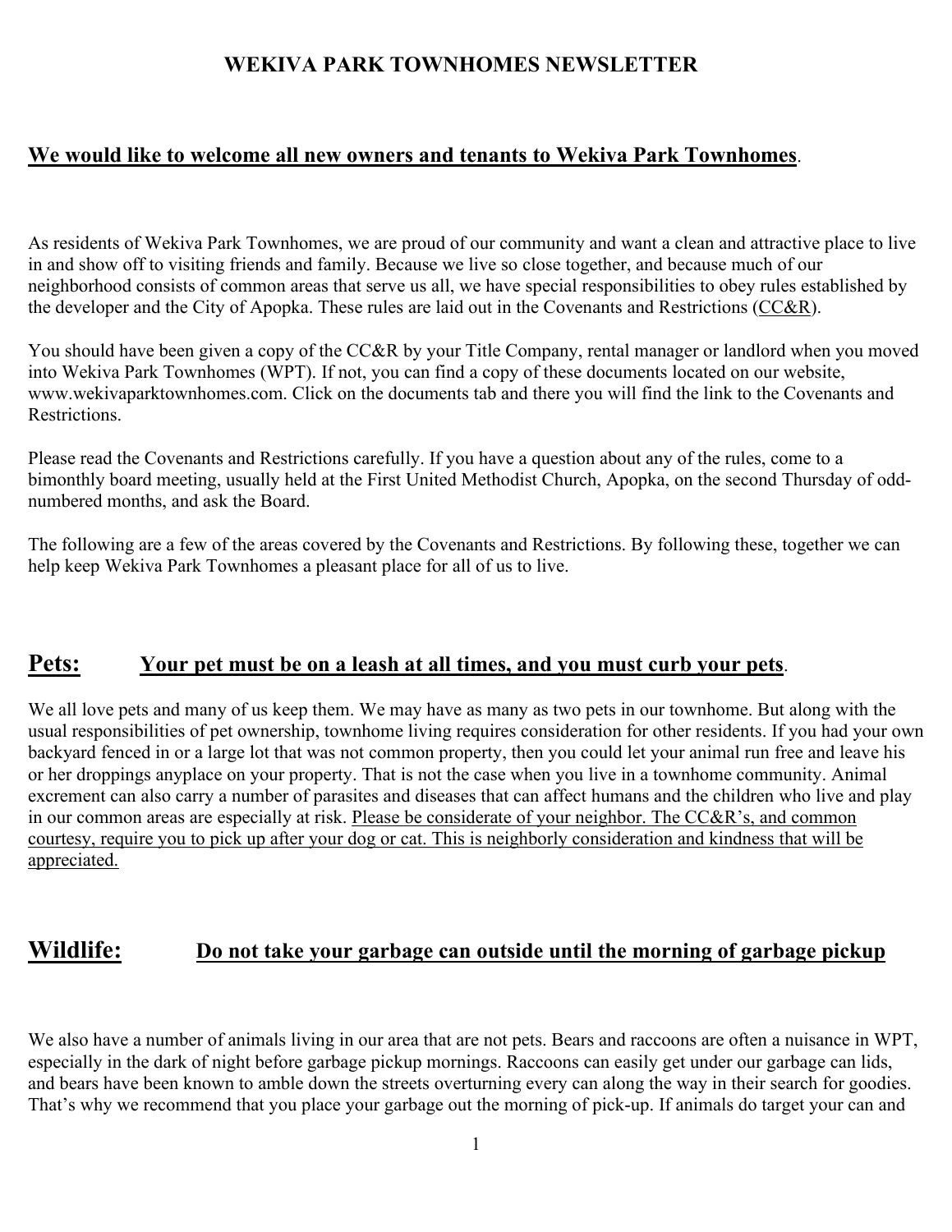scatter your garbage across the streets and lawns, you are responsible for cleaning up the mess (or you can try to talk the bears into doing it). The city of Apopka will not clean it up for you, and it is not the responsibility of the neighbors on whose driveways and yards it ends up.

Most of the snakes seen in our neighborhood are the nonpoisonous garden and lawn varieties, but on rare occasions poisonous snakes have been known to venture into our yards. Warn children to keep away from any snakes they see. This is also another reason to keep pets on a leash.

# **Trash and Recycle Bins: Garbage cans and trash containers shall not be placed outside the Living Unit**

Please remember that all trash and recycle bins must be kept inside your garages. Please help keep the appearance of our community clean and pleasant. Your assistance in helping to maintain a beautiful neighborhood for all of us to enjoy is greatly appreciated. Garbage cans and trash containers shall not be placed outside the Living Unit for pick-up earlier that 6:00 p.m. on the day preceding the pick-up.

Garbage Collection (Black Bin): Tuesdays and Fridays

Furniture and Large Box Collection: Early Tuesday mornings

Recycling Collection (Grey Bin) Dates: Alternate Wednesdays

# **Parking: No street parking, parking over the sidewalk, or parking in visitor's parking**

Parking continues to be a serious issue in WPT. Residents should park in the garage and driveway of their residence. Parking spaces are for visitors. If you are expecting a long-term visitor, someone staying more than five days, call Vista Management at 407-682-3443 to request a hang-tag for your long-term visitor's car. Remember that residents parking in the "For Visitors Only" spaces will be warned, and then towed if they continue to park there.

#### **Other parking rules:**

- The Covenants and Restrictions allow two parking places for every residence: the garage and the driveway. They also specify that garages are to be used for parking and not primarily for storage. So clear out your garage, park one of your cars in it, and park the other in the driveway.
- You may not block a neighbor's driveway so they are unable to maneuver their vehicle in and out of their own driveway.
- No parking is permitted on grassy or landscaped areas.
- No parking is allowed on the streets or in the circles at any time. Any vehicle, including a visitor's, parked on the street or in a circle will be ticketed by the Towing Company or towed. The only exception is for commercial service vehicles parked temporarily in the course of work.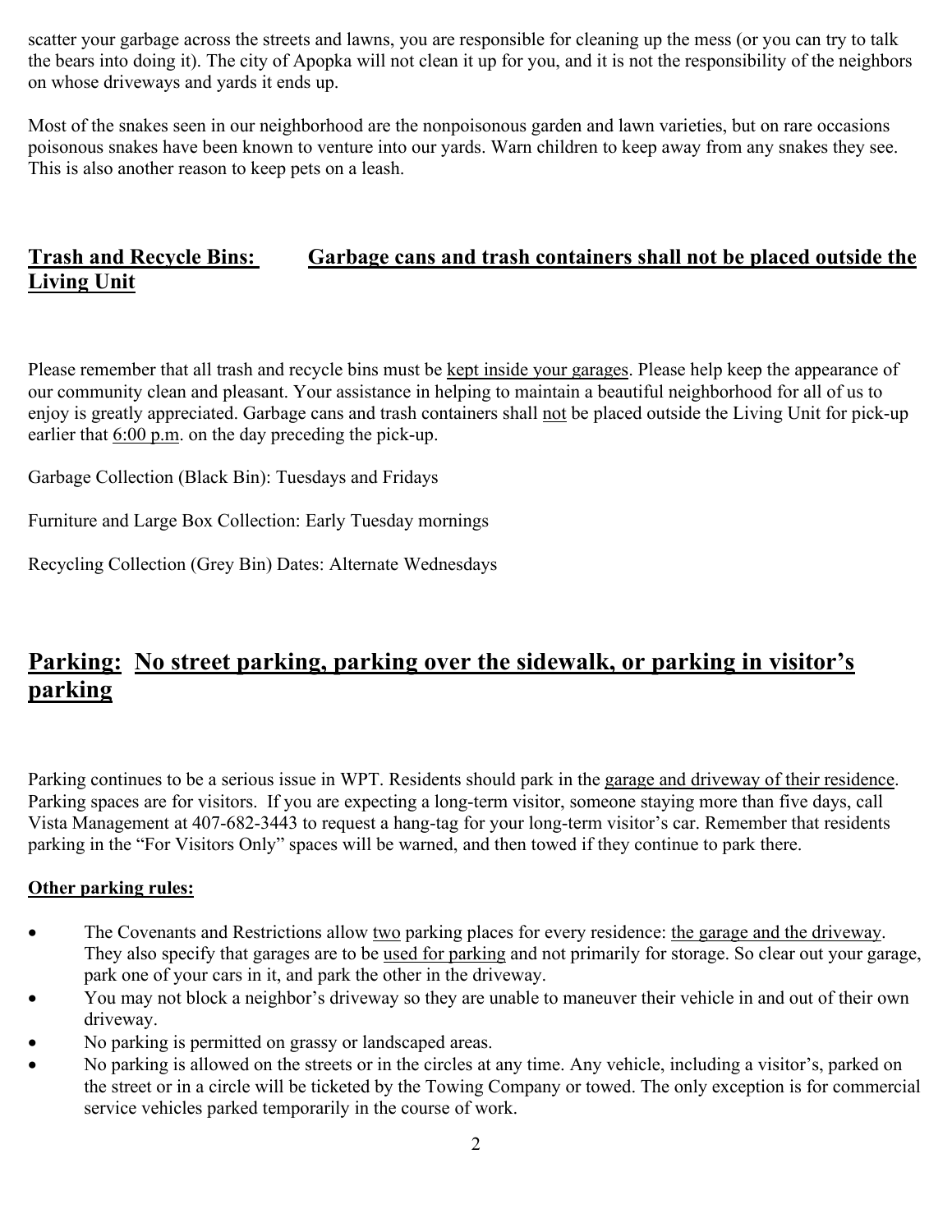- Parking a second vehicle in a short driveway may cause the vehicle to block the sidewalk and protrude onto the street. The City of Apopka has an ordinance against blocking sidewalks, and City police can issue a ticket for that violation.
- No car repairs in your driveway or streets.

# **Architectural Review Committee: Any Exterior changes requires an ARC Application**

Sometimes we want to make changes to the exterior of our townhome, such as screening in the lanai, adding stepping stones next to the driveway, or making nonstandard changes to landscaping. The Covenants and Restrictions require that any changes must be reviewed and approved by the Architectural Review Committee (ARC) of the HOA. To request ARC approval for a change to your townhome or property, download the ARC request form from the WPT website, print it out, fill it in, and give it and any supporting information to the Board or send it to Vista Management. The ARC will review it and notify you of their decision at their earliest convenience.

# **Lanai: Used for the usual patio furniture, not for storage of personal property. The common areas must not have display of properties that interferes with the comfort and convenience of others.**

# **Sports Equipment: Basketball backboards, skateboard ramps & play structures are not permitted**

Basketball backboards, skateboard ramps, and play structures may not be installed or placed in **ANY** part of Wekiva Park Townhomes. Basketball backboards, skateboard ramps, or play structures are not permitted in the development.

# **Children Playing in the Streets and Backyards:**

As more families with children have moved into WPT, parents please supervise your children and do not let them play in the street or wander into neighbors' backyards. To report unsupervised children, call the Apopka Police nonemergency number, 407-703-1759. The police will send an officer to speak to the children and their parents.

# **Garage Sales: Individual Garage sales are not allowed**

WPT holds a community garage sale at least once a year, and the HOA gets city approval for it. Individual residents'